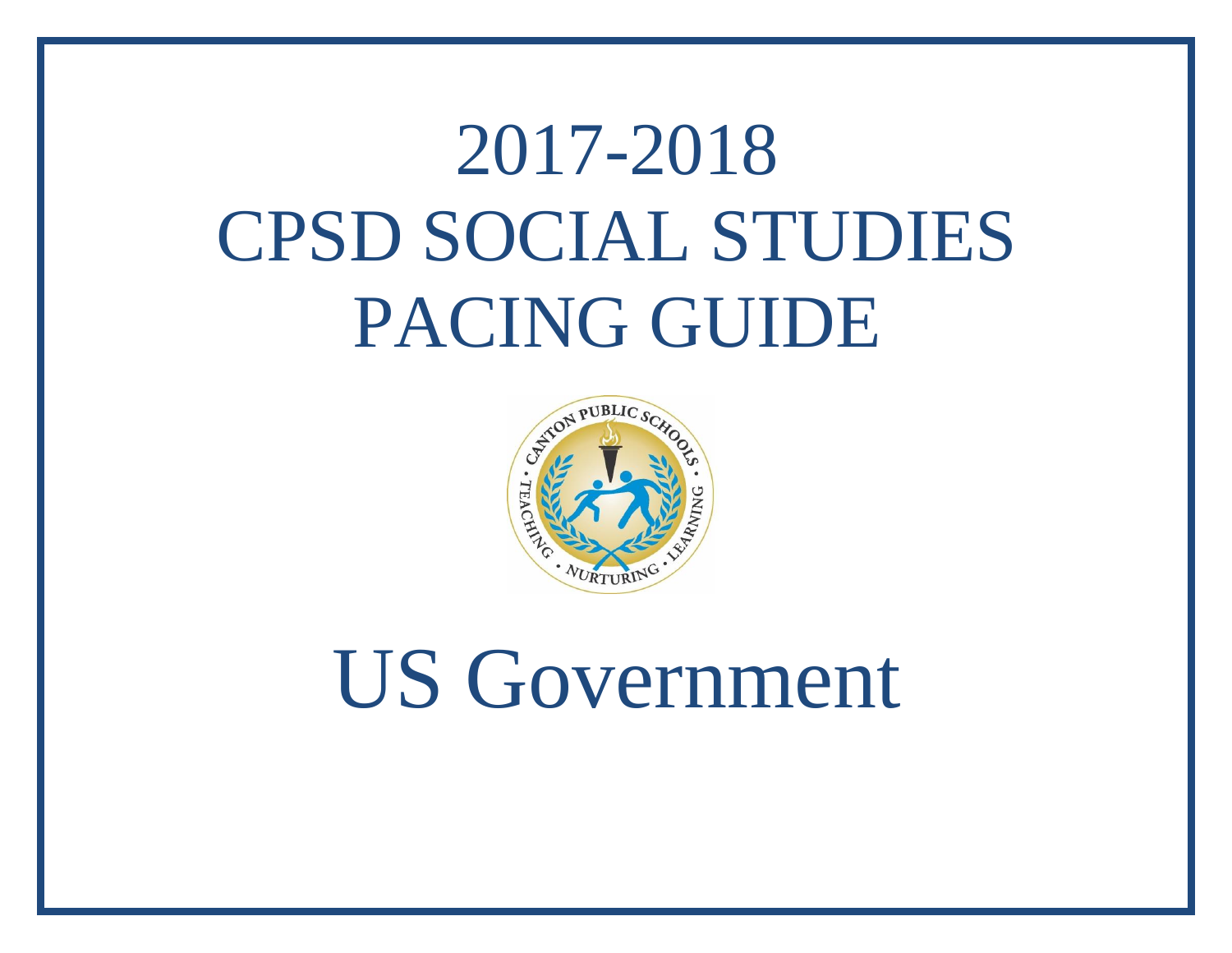|                    | <b>United States Government</b>                                                                                                                                                                                                      |  |                |                      |                |  |
|--------------------|--------------------------------------------------------------------------------------------------------------------------------------------------------------------------------------------------------------------------------------|--|----------------|----------------------|----------------|--|
|                    | 1st <sub>-4th</sub> 9 Weeks                                                                                                                                                                                                          |  |                |                      |                |  |
|                    | Pacing Guide 2017-2018                                                                                                                                                                                                               |  |                |                      |                |  |
|                    | <b>Domestic Affairs</b>                                                                                                                                                                                                              |  |                | <b>Instructional</b> |                |  |
|                    |                                                                                                                                                                                                                                      |  | <b>Term</b>    |                      |                |  |
|                    |                                                                                                                                                                                                                                      |  | 3              |                      | $\overline{4}$ |  |
| 1.                 | Understand the fundamental principles and moral values of American democracy as expressed in the U.S. Constitution and other important documents of<br>American democracy.                                                           |  |                |                      |                |  |
| a.                 | Explain how the U.S. Constitution calls for a system of shared powers, specifies the role of organized interests, details checks and balances,                                                                                       |  | $\mathbf{I}/%$ |                      | O              |  |
|                    | and explains the importance of an independent judiciary, enumerated powers, rule of law, federalism, and civilian control of the military.                                                                                           |  | $\Omega$       |                      | $\mathbf R$    |  |
| $b$ .              | Explain how the Founding Fathers' realistic view of human nature led directly to the establishment of a constitutional system that limited the                                                                                       |  | I/             |                      | O              |  |
|                    | power of the governors and the governed.                                                                                                                                                                                             |  | $\Omega$       |                      | $\mathbf R$    |  |
| 2.                 | Understand the roles and responsibilities of the three branches of government as established by the U.S. Constitution.                                                                                                               |  |                |                      |                |  |
| a.                 | Analyze Article I of the Constitution as it relates to the legislative branch, including eligibility for office and lengths of terms of                                                                                              |  | I/             |                      | O              |  |
|                    | representatives and senators; election to office; the roles of the House and Senate in impeachment proceedings; the role of the vice president;<br>the enumerated legislative powers; and the process by which a bill becomes a law. |  | $\Omega$       |                      | $\mathbf R$    |  |
| b.                 | Analyze Article II of the Constitution as it relates to the executive branch, including eligibility for office and length of term, election to and                                                                                   |  | I/             |                      | O              |  |
|                    | removal from office, the oath of office, and the enumerated executive powers.                                                                                                                                                        |  | $\Omega$       |                      | $\mathbf R$    |  |
| c.                 | Analyze Article III of the Constitution as it relates to judicial branch, including the length of terms of judges and the jurisdiction of the                                                                                        |  | I/             |                      | O              |  |
|                    | Supreme Court.                                                                                                                                                                                                                       |  | $\Omega$       |                      | $\mathbf R$    |  |
| 3.<br>are mutable. | Understand the meaning, scope, and limits of rights and obligations of democratic citizenship and that the relationships among democratic citizens and government                                                                    |  |                |                      |                |  |
| a.                 | Explain the individual's legal obligations to obey the law, serve as a juror, and pay taxes.                                                                                                                                         |  | $_{\rm I\!$    |                      | O              |  |
|                    |                                                                                                                                                                                                                                      |  | $\Omega$       |                      | $\mathbb{R}$   |  |
| $b$ .              | Explain the obligations of civic-mindedness, including voting, being informed on civic issues, volunteering and performing public service,                                                                                           |  | I/             |                      | O              |  |
|                    | and serving in the military or alternative service.(                                                                                                                                                                                 |  | $\mathbf{O}$   |                      | $\mathbf R$    |  |
| c.                 | Explain how one becomes a citizen of the United States, including the process of naturalization (e.g., literacy, language, and other                                                                                                 |  | I/             |                      | O              |  |
|                    | requirements)                                                                                                                                                                                                                        |  | O              |                      | $\mathbf R$    |  |
| d.                 | Explain how the Constitution can be amended.                                                                                                                                                                                         |  |                |                      |                |  |
|                    |                                                                                                                                                                                                                                      |  |                |                      |                |  |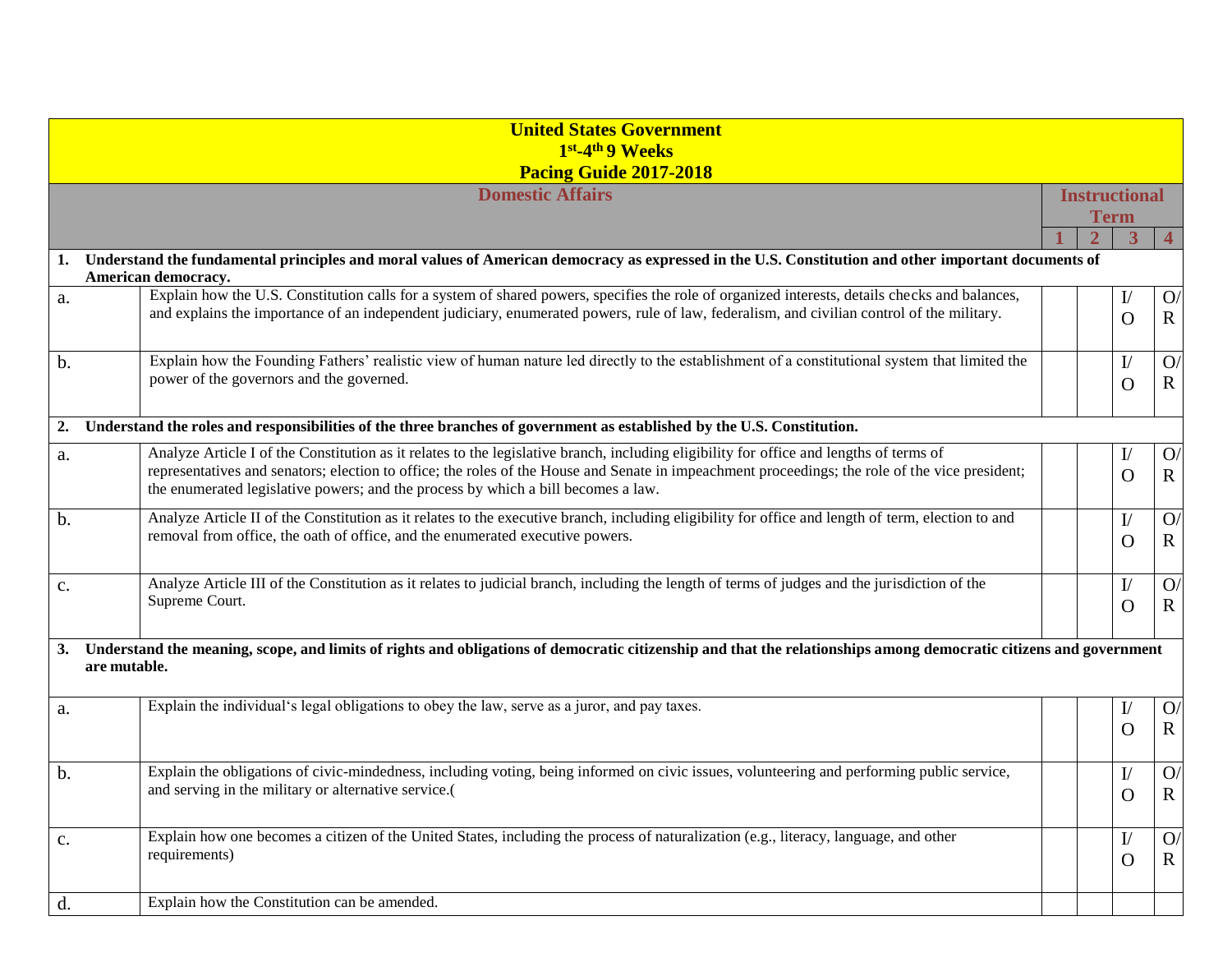| <b>Global Affairs</b>            |                                                                                                                                                                                             | <b>Instructional</b><br><b>Term</b>                                                                                                                                                                                                                                                                    |  |                |                    |                             |
|----------------------------------|---------------------------------------------------------------------------------------------------------------------------------------------------------------------------------------------|--------------------------------------------------------------------------------------------------------------------------------------------------------------------------------------------------------------------------------------------------------------------------------------------------------|--|----------------|--------------------|-----------------------------|
|                                  |                                                                                                                                                                                             |                                                                                                                                                                                                                                                                                                        |  |                |                    | $\overline{4}$              |
|                                  | 4. Understand the origins and characteristics of different political systems across time and place, with emphasis on the quest for political democracy, its advances, and<br>its obstacles. |                                                                                                                                                                                                                                                                                                        |  |                |                    |                             |
| a.                               |                                                                                                                                                                                             | Explain how the different ideas and structures of feudalism, mercantilism, socialism, fascism, communism, monarchies, parliamentary<br>systems, and constitutional liberal democracies influence economic policies, social welfare policies, and human rights practices.                               |  |                | I/<br>O            | O<br>$\mathbf R$            |
| b.                               | office and the conditions and interests that supported them.                                                                                                                                | Identify the forms of illegitimate power that some twentieth-century African, Asian, and Latin American dictators used to gain and hold                                                                                                                                                                |  |                | I/<br>O            | O<br>$\mathbf R$            |
| c.                               |                                                                                                                                                                                             | Analyze the ideologies that give rise to Communism, methods of maintaining control, and the movements to overthrow Communist<br>governments in Czechoslovakia, Hungary, and Poland, including the roles of movement leaders and individuals.                                                           |  |                | $\mathbf{I}/$<br>O | O<br>$\mathbf R$            |
| <b>Civil Rights/Human Rights</b> |                                                                                                                                                                                             | <b>Instructional</b><br><b>Term</b>                                                                                                                                                                                                                                                                    |  |                |                    |                             |
|                                  |                                                                                                                                                                                             |                                                                                                                                                                                                                                                                                                        |  |                | 3                  | $\overline{4}$              |
|                                  |                                                                                                                                                                                             | 5. Understand the role that governments play in the protection, expansion, and hindrance of civil/human rights of citizens.                                                                                                                                                                            |  |                |                    |                             |
| a.                               | Pena, and United States v. Virginia (VMI).                                                                                                                                                  | Explain Supreme Court rulings that have resulted in controversies over changing interpretations of civil rights, including those in Plessy v.<br>Ferguson, Brown v. Board of Education, Miranda v. Arizona, Regents of the University of California v. Bakke, Adarand Constructors, Inc. v.            |  |                | $_{\rm I\!$<br>O   | O<br>$\mathbf R$            |
| $b$ .                            | relationship of religion and government.                                                                                                                                                    | b. Explain the importance of maintaining a balance between the following concepts: majority rule and individual rights; liberty and equality;<br>state and national authority in a federal system; civil disobedience and the rule of law; freedom of the press and the right to a fair trial; and the |  |                | I/<br>O            | $\mathbf{O}$<br>$\mathbf R$ |
| $\mathbf{C}$ .                   |                                                                                                                                                                                             | c. Analyze the meaning and importance of each of the rights guaranteed under the Bill of Rights and landmark Amendments (e.g., 13th, 14th,<br>15th, 19th, 26th) and how each is secured (e.g., freedom of religion, speech, press, assembly, petition, privacy).                                       |  |                | I/<br>O            | O<br>$\mathbf R$            |
| <b>Economics</b>                 |                                                                                                                                                                                             | <b>Instructional</b><br><b>Term</b>                                                                                                                                                                                                                                                                    |  |                |                    |                             |
|                                  |                                                                                                                                                                                             |                                                                                                                                                                                                                                                                                                        |  | $\overline{2}$ | 3                  | $\overline{\mathbf{4}}$     |
|                                  | 6. Understand how some American Governmental actions protect and expand the economic interest of American individual citizens, corporations and society in<br>general.                      |                                                                                                                                                                                                                                                                                                        |  |                |                    |                             |